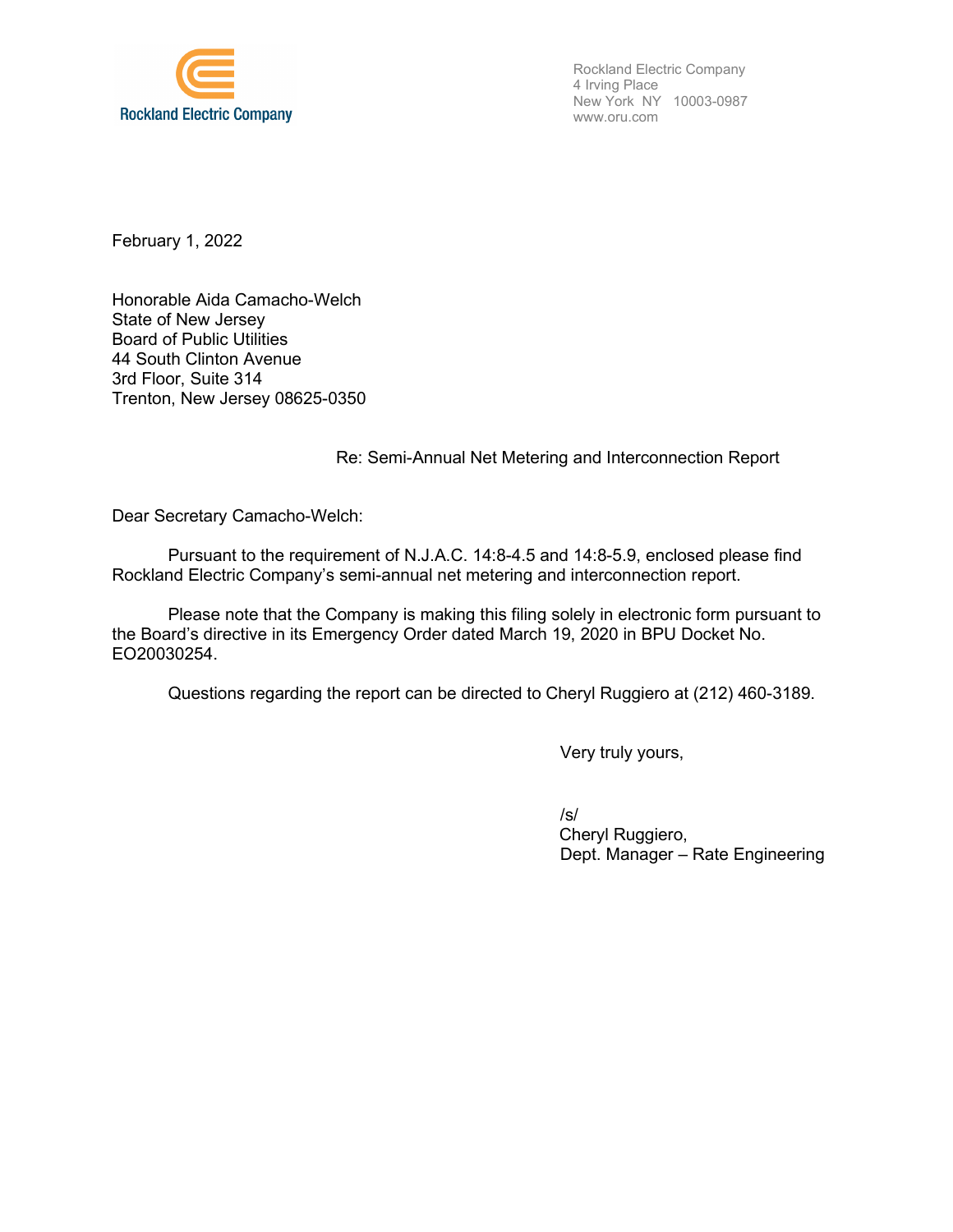## **Semi-Annual Net Metering and Interconnection Report**

**February 2022** 

**Rockland Electric Company**